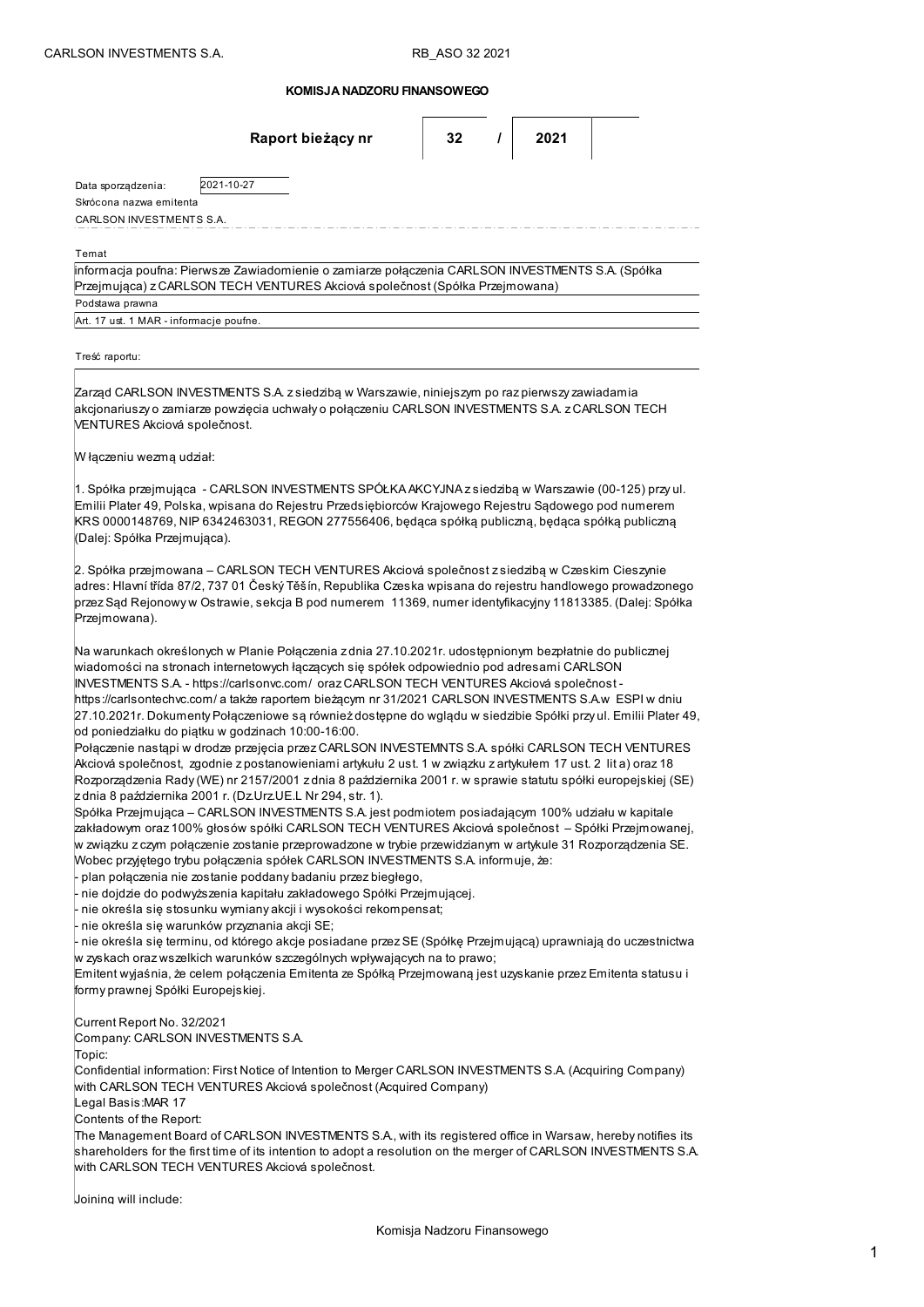1. the Acquiring Company - CARLSON INVESTMENTS SPÓŁKA AKCYJNA with its registered office in Warsaw (00-125) at Emilii Plater 49, Poland, entered into the Register of Entrepreneurs of the National Court Register under KRS 0000148769, NIP 6342463031, REGON 277556406, being a public company (hereinafter: the Acquiring Company).

CARLSON TECH VENTURES Akciová společnost with its registered office in Český Těšín, address: Hlavní třída 87/2, 737 01 Český Těšín, Czech Republic entered in the Commercial Register kept by the District Court in Ostrava, Section B under number 11369, identification number 11813385 (hereinafter: the Target Company).

Under the terms and conditions specified in the Merger Plan of 27/10/2021r. made available to the public free of charge on the websites of the merging companies under the addresses CARLSON INVESTMENTS S.A. https://carlsonvc.com/ and CARLSON TECH VENTURES Akciová společnost - https://carlsontechvc.com/ as well as in a current reportno. 31/2021 of CARLSON INVESTMENTS S.A. ESPI on 27.10.2021. The Merger Documents are also available for inspection in the Company's registered office at Emilii Plater 49, from Monday to Friday between 10:00 am and 4:00 pm.

The merger shall be effected through the acquisition by CARLSON INVESTEMNTS S.A. of the company CARLSON. TECH VENTURES Akciová společnost, in accordance with the provisions of Article 2 (1) in connection with Article 17 (2) (a) and 18 of the Council Regulation (EC) No. 2157/2001 of 8 October 2001 on the Statute for a European Company (SE) of 8 October 2001. (Official Journal of the European Union L No. 294, p. 1).

The Acquiring Company - CARLSON INVESTMENTS S.A. is an entity holding 100% of share capital and 100% of votes of CARLSON TECH VENTURES Akciová společnost - an Acquired Company, therefore the merger shall be executed according to the procedure provided for in Article 31 of the SE Regulation.

In view of the adopted merger procedure, CARLSON INVESTMENTS S.A. informs that:

the plan of merger will not be subject to an expert examination,

there will be no increase in the share capital of the Acquiring Company.

share exchange ratio and compensation amounts are not determined;

The terms and conditions of the grant of SE shares are not specified;

the date from which the shares held by the SE (the Acquiring Company) entitle the holder to participate in profits and any special conditions affecting this right shall not be determined;

The Issuer explains that the purpose of the merger of the Issuer with the Acquired Company is for the Issuer to obtain the status and legal form of a European Company.

## MESSAGE (ENGLISH VERSION)

Current Report No. 32/ 2021 Company: CARLSON INVESTMENTS S.A. Topic : Confidential information: First Notice of Intention to Merger CARLSON INVESTMENTS S.A. (Acquiring Company) with CARLSON TECH VENTURES Akciová společnost (Acquired Company) Legal Basis:MAR 17 Contents of the Report: The Management Board of CARLSON INVESTMENTS S.A., with its registered office in Warsaw, hereby notifiesits shareholders for the first time of its intention to adopt a resolution on the merger of CARLSON INVESTMENTS S.A. with CARLSON TECH VENTURES Akciová společnost. Joining will include: 1. the Acquiring Company - CARLSON INVESTMENTS SPÓŁKA AKCYJNA with its registered office in Warsaw (00-125)

at Emilii Plater 49, Poland, entered into the Register of Entrepreneurs of the National Court Register under KRS 0000148769, NIP 6342463031, REGON 277556406, being a public company (hereinafter: the Acquiring Company).

2. CARLSON TECH VENTURES Akciová společnost with its registered office in Český Těšín, address: Hlavní třída 87/2, 737 01 Český Těšín, Czech Republic entered in the Commercial Register kept by the District Court in Ostrava, Section B under number 11369, identification number 11813385 (hereinafter: the Target Company).

Under the terms and conditions specified in the Merger Plan of 27/10/2021r. made available to the public free of charge on the websites of the merging companies under the addresses CARLSON INVESTMENTS S.A. - https: